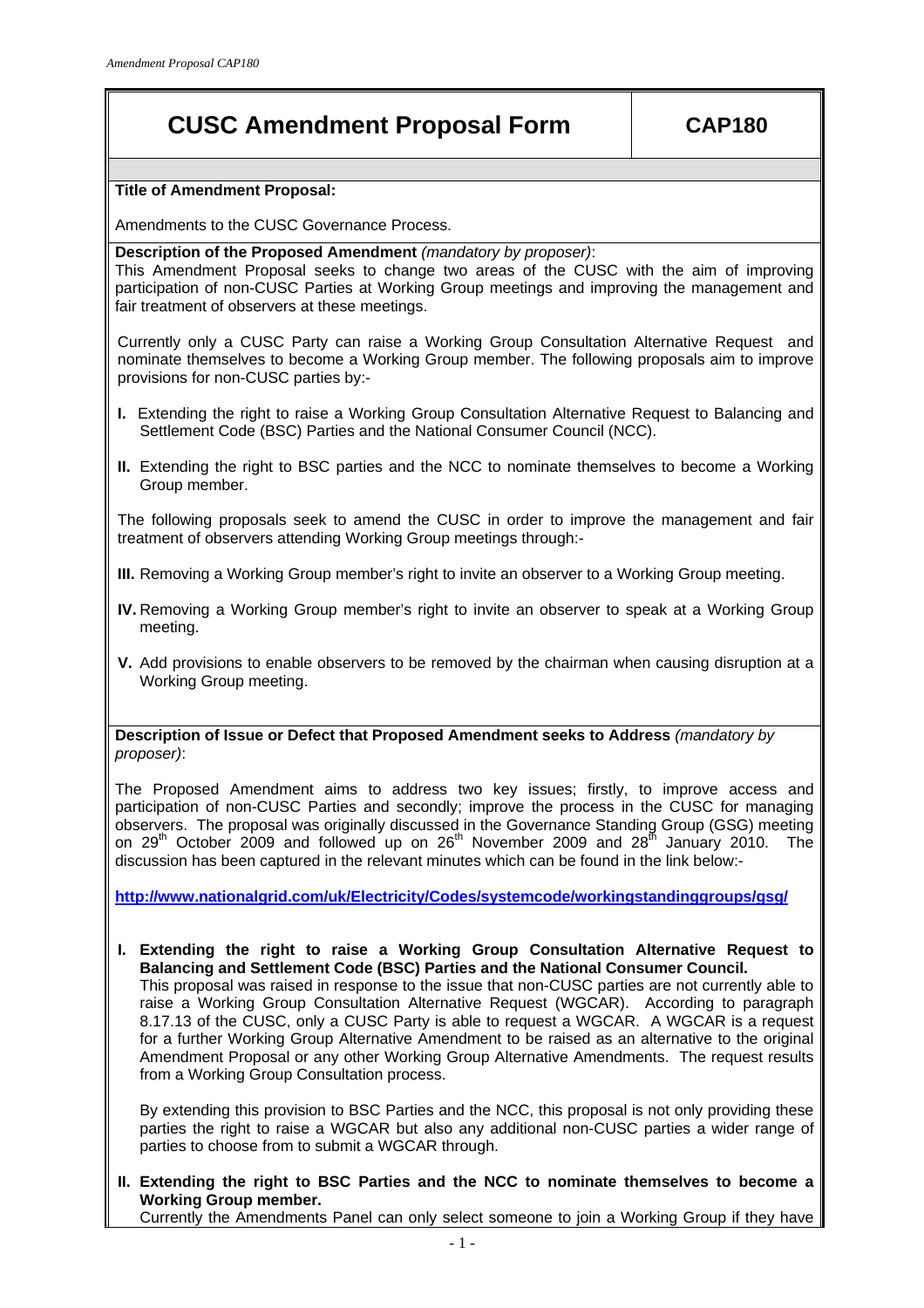been nominated by a CUSC Party. In some instances there may be parties who have an interest in an Amendment Proposal and wish to join a Working Group but are unable to do so because they cannot or do not wish to obtain the necessary nomination by another CUSC Party.

This Amendment Proposal looks to extend the right to nominate Working Group members to BSC Parties and the NCC.

Proposals I and II both aim to provide consistency with the existing provisions in the CUSC, whereby CUSC and BSC Parties and the NCC are able to raise Amendment Proposals to the CUSC.

The remainder of the proposals seeks to improve the process for managing observers attending Working Group meetings.

## **III. Remove a Working Group member's right to invite an observer to a Working Group meeting.**

According to CUSC section 8.17.9 the Working Group is open to attendance by any CUSC Party, BSC Party and the NCC and 'any person' invited by the chairman or member of the Working Group. Removing the right for Working Group members to invite 'any person' and leaving invitations to the chairman would promote equality in the process of selecting observers as the chairman is impartial so would be better placed in deciding which observers to invite. This would also give greater control to the chairman to manage the meeting.

## **IV. Removing a Working Group member's right to invite an observer to speak at a Working Group meeting.**

CUSC section 18.17.9 has provisions to enable both the chairman and members of a Working Group to invite an observer to speak at a meeting. This part of the Amendment Proposal will bring about a change that will only allow the chairman of a Working Group to invite an observer to speak. As the chairman is impartial it is felt that they would be better placed in making this decision as well as providing the chairman with greater control to better manage and facilitate the meeting. This amendment aims to facilitate efficiencies in the amendment process and align this with current best practice.

**V. Add provisions to enable observers to be removed by the chairman when causing disruption at a Working Group meeting.** 

8.17.6 provides rights to the Amendments Panel to replace any member of the Working Group if they are unable to fulfil their function, are being disruptive or frustrating the work of the Working Group. Currently there are no similar provisions in the CUSC for observers. This proposal aims to provide similar rights to a chairman to remove an observer if they are disruptive or frustrating the work of a Working Group.

**Impact on the CUSC** *(this should be given where possible)*:

Initial assessment suggests the following areas of the CUSC will require amendments:

| Proposal no. | <b>CUSC Amendment section</b> |
|--------------|-------------------------------|
| I and II     | 8.17.13                       |
| III and IV   | 8.17.9                        |
|              | 8.17.6                        |

**Impact on Core Industry Documentation** *(this should be given where possible)*:

None

**Impact on Computer Systems and Processes used by CUSC Parties** *(this should be given where possible)*:

None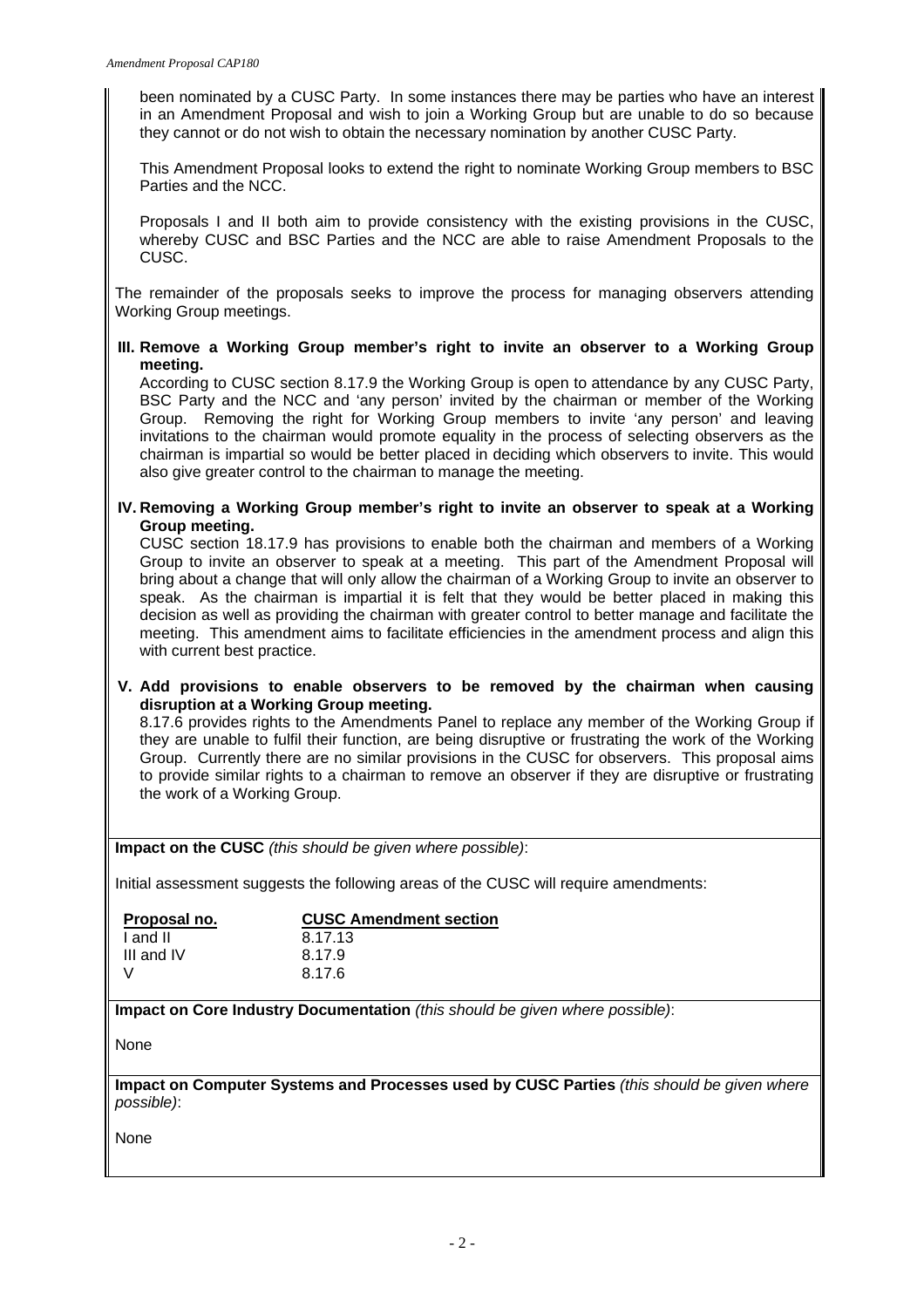# **Details of any Related Modifications to Other Industry Codes** *(where known)*:

# None

**Justification for Proposed Amendment with Reference to Applicable CUSC Objectives\*\***  *(mandatory by proposer)*:

The Proposed Amendment would better facilitate the achievement of the Applicable CUSC Objective contained within the Transmission Licence, as follows:

## **(a) the efficient discharge by the licensee of the obligations imposed upon it under the Act and by this licence;**

Proposals III, IV and V will aid the efficient discharge by the licensee of its obligations by providing greater control for the chairman to manage and facilitate a Working Group meeting.

In addition, all elements of this Amendment Proposal would better facilitate the licence objective not to discriminate between classes of users.

#### **(b) facilitating effective competition in the generation and supply of electricity, and (so far as consistent therewith) facilitating such competition in the sale, distribution and purchase of electricity,**

Proposals I and II facilitate the above objective by aligning the treatment of BSC Parties and the NCC to CUSC Parties in raising a WGCAR and nominating themselves to be Working Group members. In addition for all remaining non-CUSC Parties that are not covered it provides a greater choice of parties to put forward a WGCAR or obtain a nomination to become a Working Group member.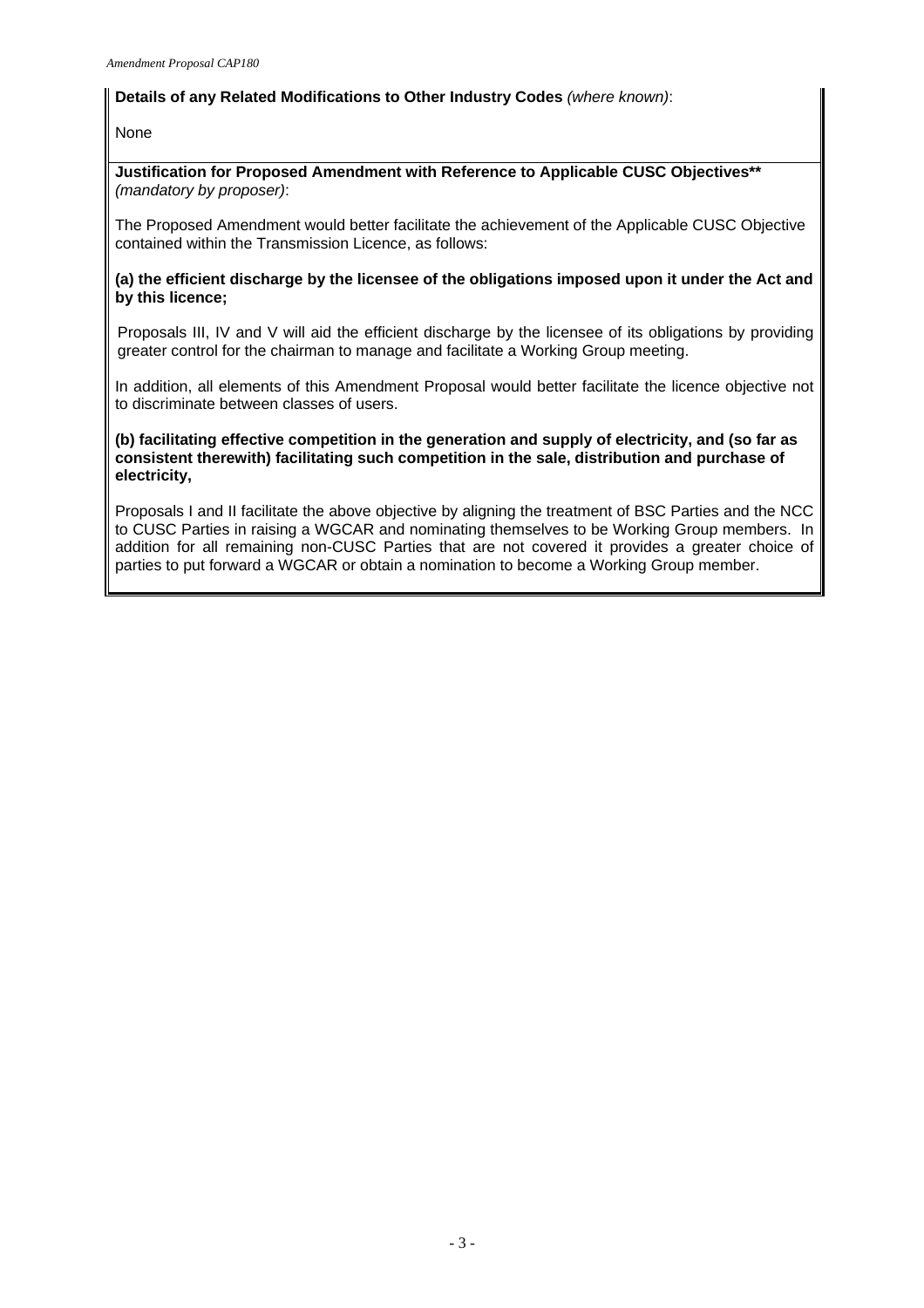| <b>Details of Proposer:</b><br>Organisation's Name:                                                                                                                            | <b>National Grid</b>                                                                      |  |
|--------------------------------------------------------------------------------------------------------------------------------------------------------------------------------|-------------------------------------------------------------------------------------------|--|
| <b>Capacity in which the Amendment is</b><br>being proposed:<br>(i.e. CUSC Party, BSC Party or<br>"National Consumer Council")                                                 | <b>CUSC Party</b>                                                                         |  |
| <b>Details of Proposer's Representative:</b><br>Name:<br>Organisation:<br>Telephone Number:<br>Email Address:                                                                  | <b>Bushra Akhtar</b><br><b>National Grid</b><br>01926 65223<br>Bushra.akhtar@uk.ngrid.com |  |
| <b>Details of Representative's Alternate:</b><br>Name:<br>Organisation:<br>Telephone Number:<br>Email Address:                                                                 | Alex Thomason<br><b>National Grid</b><br>01926 656379<br>Alex.thomason@uk.ngrid.com       |  |
| <b>Attachments (Yes/No):</b>                                                                                                                                                   |                                                                                           |  |
| Yes, a suggested timeline has been outlined in Appendix one of this consultation. National<br>Grid recommend that this Amendment Proposal go straight to Company Consultation. |                                                                                           |  |

#### **Notes:**

- 1. Those wishing to propose an Amendment to the CUSC should do so by filling in this "Amendment Proposal Form" that is based on the provisions contained in Section 8.15 of the CUSC. The form seeks to ascertain details about the Amendment Proposal so that the Amendments Panel can determine more clearly whether the proposal should be considered by a Working Group or go straight to wider National Grid Consultation.
- 2. The Panel Secretary will check that the form has been completed, in accordance with the requirements of the CUSC, prior to submitting it to the Panel. If the Panel Secretary accepts the Amendment Proposal form as complete, then he will write back to the Proposer informing him of the reference number for the Amendment Proposal and the date on which the Proposal will be considered by the Panel. If, in the opinion of the Panel Secretary, the form fails to provide the information required in the CUSC, then he may reject the Proposal. The Panel Secretary will inform the Proposer of the rejection and report the matter to the Panel at their next meeting. The Panel can reverse the Panel Secretary's decision and if this happens the Panel Secretary will inform the Proposer.

The completed form should be returned to:

Bali Virk **Commercial** National Grid National Grid House Warwick Technology Park Gallows Hill **Warwick** CV34 6DA

Or via e-mail to: Bali.Virk@uk.ngrid.com

(Participants submitting this form by email will need to send a statement to the effect that the proposer acknowledges that on acceptance of the proposal for consideration by the Amendments Panel, a proposer which is not a CUSC Party shall grant a licence in accordance with Paragraph 8.15.7 of the CUSC. A Proposer that is a CUSC Party shall be deemed to have granted this Licence).